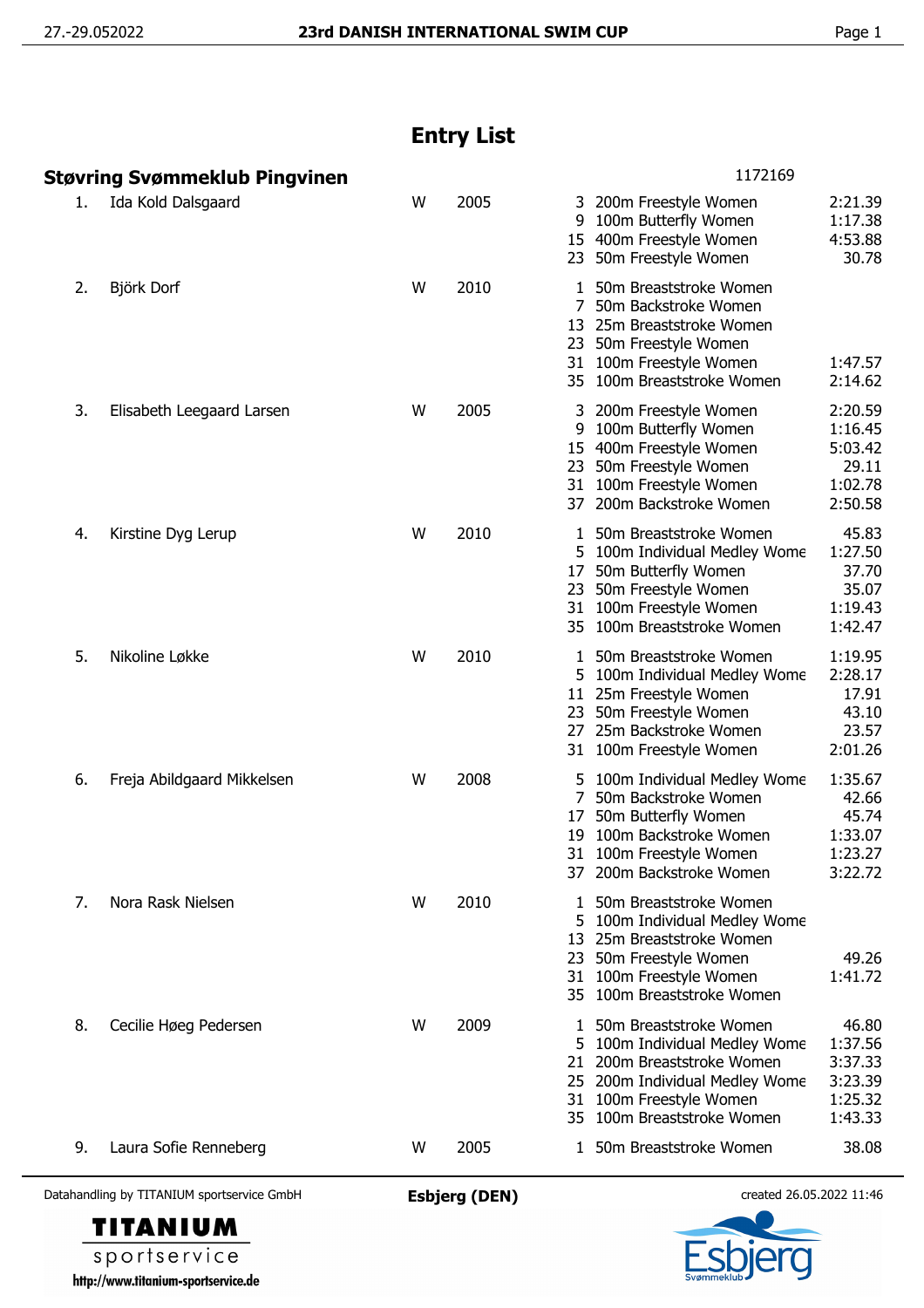| Støvring Svømmeklub Pingvinen |                            |   |      | 1172169                                                                                                                                                                                                                                           |
|-------------------------------|----------------------------|---|------|---------------------------------------------------------------------------------------------------------------------------------------------------------------------------------------------------------------------------------------------------|
| 9.                            | Laura Sofie Renneberg      | W | 2005 | 1:18.89<br>5 100m Individual Medley Wome<br>14.00<br>25m Freestyle Women<br>11<br>34.66<br>50m Butterfly Women<br>17<br>50m Freestyle Women<br>29.62<br>23<br>15.50<br>29 25m Butterfly Women<br>1:25.56<br>35 100m Breaststroke Women            |
| 10.                           | Astrid O. Thomassen        | W | 2007 | 37.42<br>50m Breaststroke Women<br>1<br>1:16.59<br>100m Individual Medley Wome<br>5<br>17.00<br>25m Breaststroke Women<br>13<br>33.87<br>50m Butterfly Women<br>17<br>31 100m Freestyle Women<br>1:06.86<br>1:22.15<br>35 100m Breaststroke Women |
| 11.                           | Ida Overgaard Thomassen    | W | 2005 | 1:13.60<br>5 100m Individual Medley Wome<br>35.58<br>50m Backstroke Women<br>100m Backstroke Women<br>1:13.49<br>19<br>29.51<br>23 50m Freestyle Women<br>31 100m Freestyle Women<br>1:04.62<br>2:36.11<br>37 200m Backstroke Women               |
| 12.                           | Lukas Aarup-Kristensen     | М | 2004 | 47.49<br>2 50m Breaststroke Men<br>1:05.68<br>10 100m Butterfly Men<br>13.10<br>12 25m Freestyle Men<br>25.22<br>24 50m Freestyle Men<br>13.50<br>30 25m Butterfly Men<br>56.16<br>32 100m Freestyle Men                                          |
| 13.                           | Gustav Aarup-Kristensen    | M | 2011 | 2 50m Breaststroke Men<br>50m Backstroke Men<br>8<br>100m Backstroke Men<br>1:49.72<br>20<br>45.29<br>50m Freestyle Men<br>24.<br>28 25m Backstroke Men<br>100m Freestyle Men<br>32                                                               |
| 14.                           | Marcus Albæk               | M | 2004 | 50m Backstroke Men<br>29.99<br>14.75<br>12 25m Freestyle Men<br>18 50m Butterfly Men<br>27.85<br>28 25m Backstroke Men<br>15.06<br>13.34<br>30 25m Butterfly Men                                                                                  |
| 15.                           | Rasmus Nittegaard Andersen | M | 2010 | 3:27.71<br>4 200m Freestyle Men<br>1:45.42<br>100m Individual Medley Men<br>6<br>55.46<br>18 50m Butterfly Men<br>39.63<br>24 50m Freestyle Men<br>30 25m Butterfly Men<br>32 100m Freestyle Men<br>1:32.80                                       |
| 16.                           | Elias Bock Johansen        | М | 2005 | 50m Breaststroke Men<br>34.50<br>1:06.09<br>100m Individual Medley Men<br>6<br>1:26.89<br>100m Backstroke Men<br>20<br>26.90<br>24 50m Freestyle Men<br>57.77<br>32 100m Freestyle Men<br>38 200m Backstroke Men<br>2:50.55                       |
| 17.                           | Mikkel Hedeby Madsen       | M | 2002 | 32.80<br>2 50m Breaststroke Men<br>1:07.79<br>100m Individual Medley Men<br>14 25m Breaststroke Men<br>15.78<br>2:25.55<br>26 200m Individual Medley Men<br>57.21<br>32 100m Freestyle Men                                                        |

Datahandling by TITANIUM sportservice GmbH **Esbjerg (DEN)** created 26.05.2022 11:46



sportservice http://www.titanium-sportservice.de

**TITANIUM**